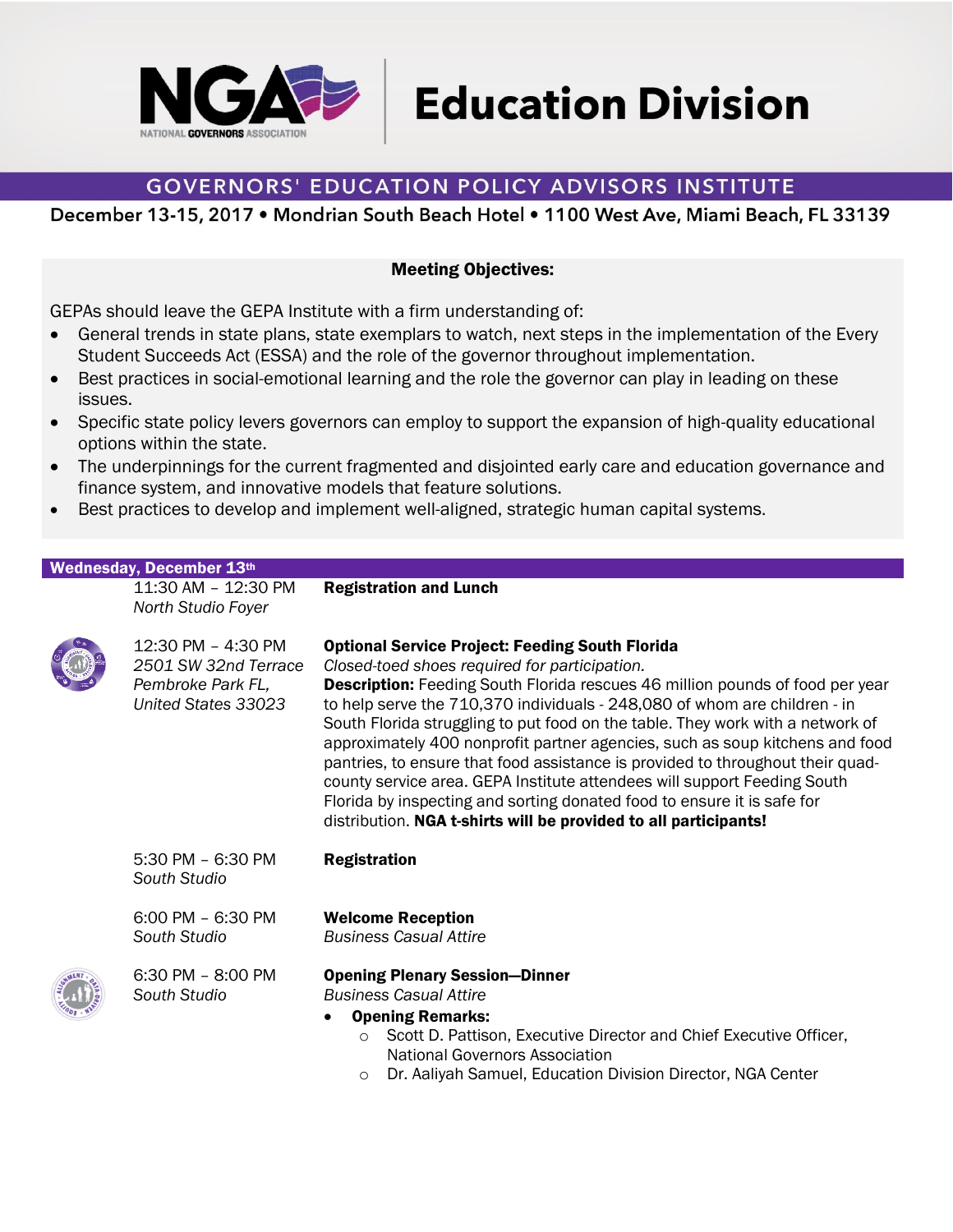• Keynote Speaker: Andreas Schleicher, Director for the Directorate of Education and Skills, OECD

| Thursday, December 14th                    |                                                                                                                                                                                                                                                                                                                                                                                                                                                                                                                                                                                                                                                                                  |
|--------------------------------------------|----------------------------------------------------------------------------------------------------------------------------------------------------------------------------------------------------------------------------------------------------------------------------------------------------------------------------------------------------------------------------------------------------------------------------------------------------------------------------------------------------------------------------------------------------------------------------------------------------------------------------------------------------------------------------------|
| 7:00 AM - 4:00 PM<br>Sunset Ballroom Foyer | <b>Registration</b>                                                                                                                                                                                                                                                                                                                                                                                                                                                                                                                                                                                                                                                              |
| 8:00 AM - 8:45 AM<br>South Studio          | <b>Buffet Breakfast</b>                                                                                                                                                                                                                                                                                                                                                                                                                                                                                                                                                                                                                                                          |
| 8:45 AM - 9:00 AM<br>Sunset Ballroom       | <b>Welcome and Overview</b><br>Welcome Remarks: Scott D. Pattison, Executive Director and Chief<br><b>Executive Officer, National Governors Association</b><br>Speaker: Dr. Aaliyah Samuel, Director, Education Division, NGA Center<br>$\bullet$                                                                                                                                                                                                                                                                                                                                                                                                                                |
| 9:00 AM - 9:30 AM<br>Sunset Ballroom       | Session I: The Impact of State Policy on the Individual<br>Speaker: Dr. Aaliyah Samuel, Director, Education Division, NGA Center                                                                                                                                                                                                                                                                                                                                                                                                                                                                                                                                                 |
| 9:30 AM - 10:45 AM<br>Sunset Ballroom      | <b>Session II: The Rising Role of Social Emotional Learning</b><br><b>Session Description:</b> Decades of research have demonstrated that student<br>prospects improve when schools and providers support greater family<br>involvement, healthy development, attendance, and overall wellness. This<br>session will provide participants with concrete examples for how governors can<br>increase access to a well-rounded, whole child education, including<br>approaches for promoting social-emotional learning and best practices for<br>engaging parents, families, and community and business leaders, as well as<br>increasing employability in their respective states. |
|                                            | <b>Moderator:</b><br>Dr. Aaliyah Samuel, Director, Education Division, NGA Center                                                                                                                                                                                                                                                                                                                                                                                                                                                                                                                                                                                                |
|                                            | <b>Panelists:</b>                                                                                                                                                                                                                                                                                                                                                                                                                                                                                                                                                                                                                                                                |
|                                            | Governor John Engler, Commission Co-Chair, National Commission on<br>Social, Emotional, and Academic Development, Aspen Institute; Governor<br>of Michigan (1991-2003)                                                                                                                                                                                                                                                                                                                                                                                                                                                                                                           |
|                                            | Dr. Linda Dusenbury, Senior Research Scientist, CASEL<br>$\bullet$                                                                                                                                                                                                                                                                                                                                                                                                                                                                                                                                                                                                               |
|                                            | Andre M. Perry, David M. Rubenstein Fellow - Metropolitan Policy Program,<br>$\bullet$<br><b>Brookings Institution</b>                                                                                                                                                                                                                                                                                                                                                                                                                                                                                                                                                           |
|                                            | Dr. Walter Gilliam, Director, Edward Zigler Center in Child Development and<br>Social Policy; Professor of Child Psychiatry and Psychology, Yale University                                                                                                                                                                                                                                                                                                                                                                                                                                                                                                                      |

10:45 AM – 11:00 AM *Sunset Ballroom*

11:00 AM –12:00 PM *Sunset Ballroom*

## Session III: ESSA Update

*Break*

Child Study Center

Session Description: The passage of the Every Student Succeeds Act (ESSA) shifted a great deal of education-related authority from the federal government to back to the states, spurring states to redefine priorities and seek opportunities for innovation. With full implementation of accountability systems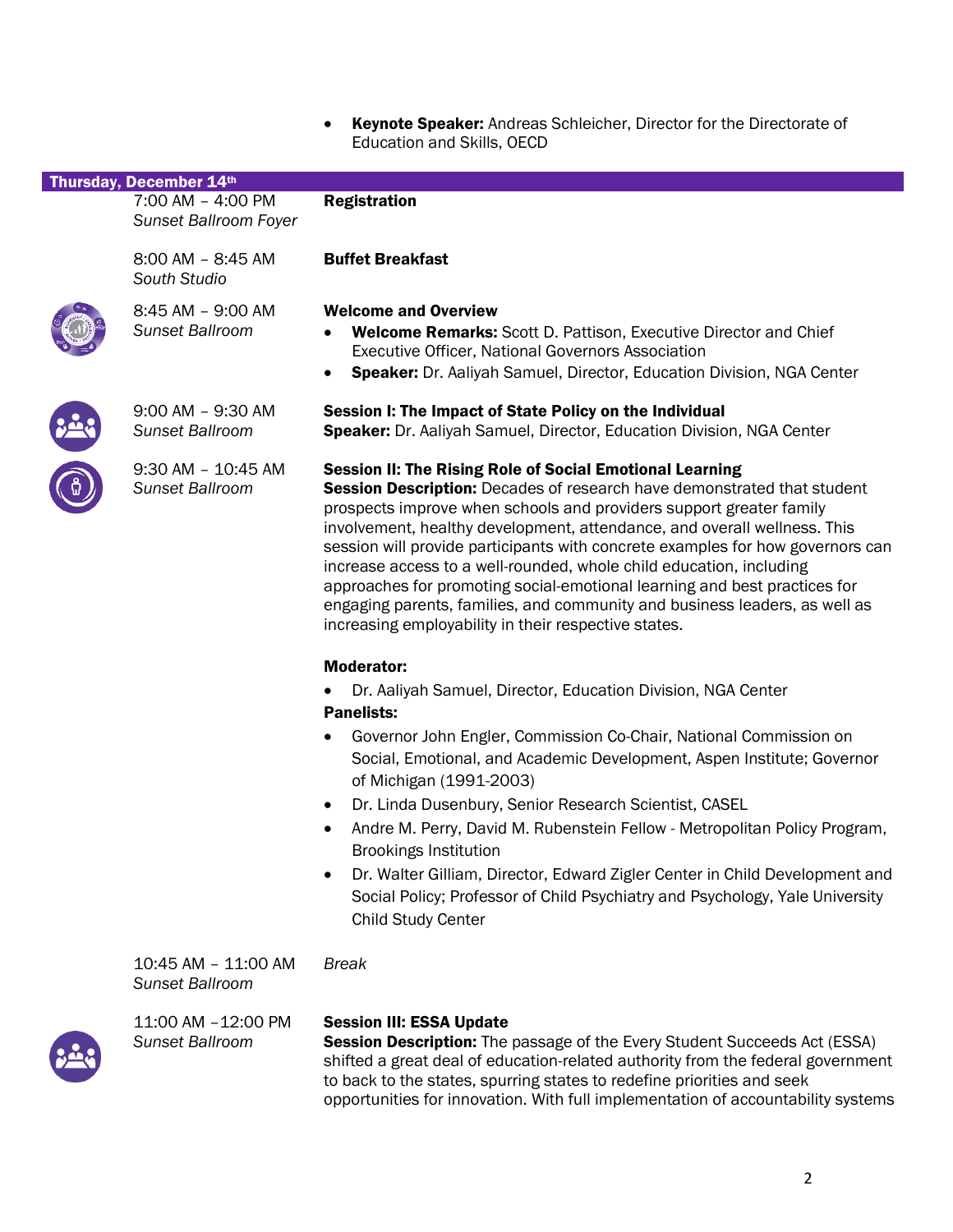in effect, and all state plans submitted to the U.S. Department of Education, this session will examine the trends within state plans, discuss state exemplars, explore the transition from planning to implementation and answer the question that everyone is thinking: So, what's next?

## Moderator:

• Stephen Parker, Legislative Director, Education & Workforce Committee, Office of Government Relations, NGA

## Panelists:

- Adam Ezring, Director of Policy, Collaborative for Student Success
- Lauren Burdette, Managing Director of Education Policy, Office of Governor, Illinois

12:00 PM –1:00 PM *South Studio*

1:00 PM – 2:00 PM *Sunset Ballroom*

# Session IV: Hot Topics

Networking Lunch

## (1) State Innovations in Early Care and Education

**Speaker:** Mandy Sorge, Policy Analyst, Education Division, NGA Center

**Session Description:** In this session, participants will learn more about states participating in the early care and education policy academies through the NGA. This session will also preview upcoming early care and education projects coming 2018.

## (2) The "Strong Start, Strong Finish" Plan for Early Care and Education

Speaker: Jeannie Allen, Innovative Projects and Assessment Administrator, Alabama Department of Early Childhood Education

Session Description: During this session, participants will receive a brief overview of Alabama's "Strong Start, Strong Finish" education initiative which is led by the Governor's office. In particular, participants will learn about the launch of the P-3 Leadership Academy, which focuses on improving instructional leadership for pre-K through 3rd grade education.

## (3) Federal Update

**Speaker:** Stephen Parker, Legislative Director, Education & Workforce Committee, Office of Government Relations, NGA

**Session Description:** In this session, participants will receive a brief overview of recent congressional and Administration actions in K-12 and Higher Education, including: updates from the 2018 budget and appropriations process, the status of reauthorization bills for the Perkins Career and Technical Education Act, U.S. Department of Education review of ESSA state plans, and the potential for reauthorization of the Higher Education Act among other issues. This session will also provide an outlook for potential action during the





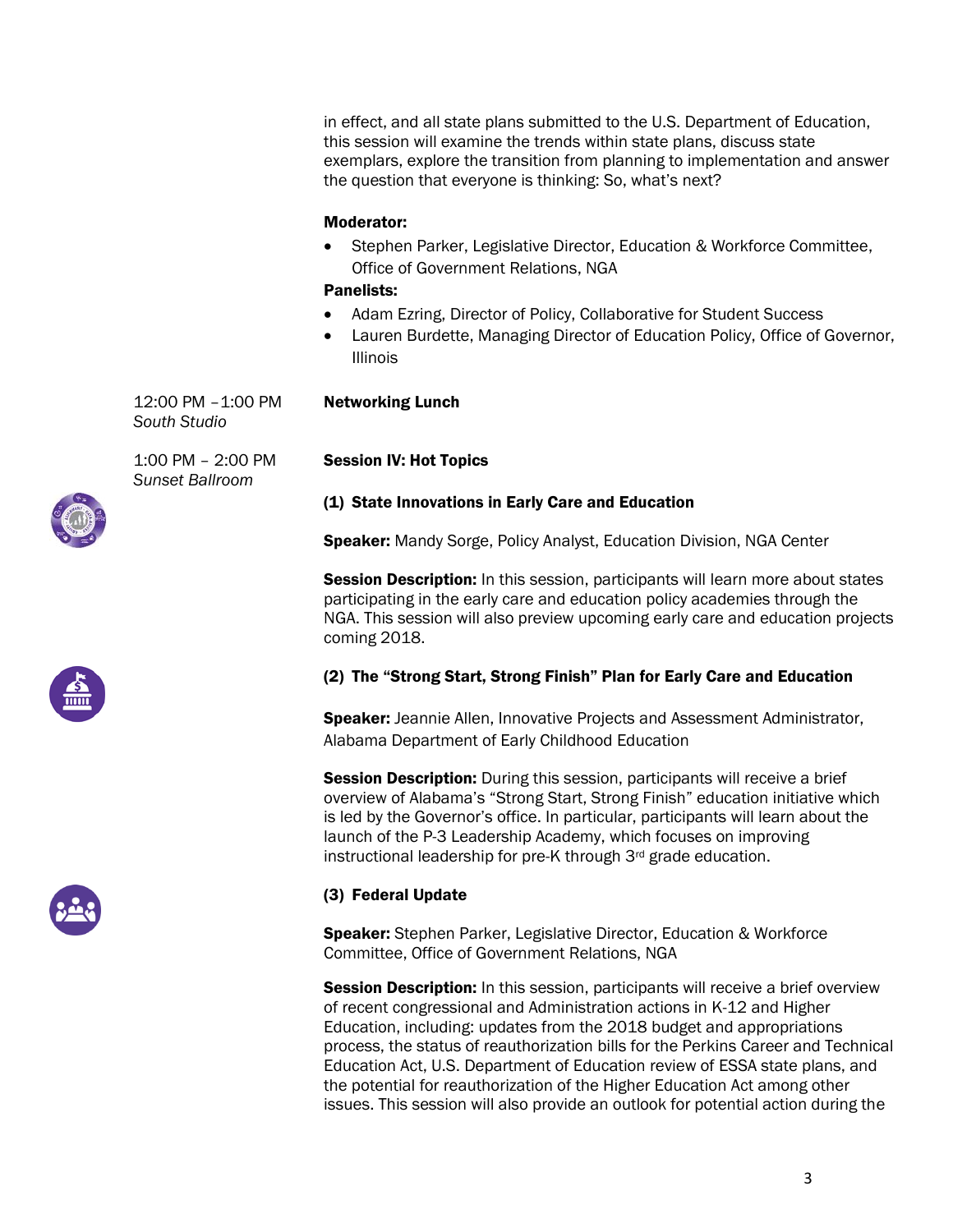remainder of the 115th Congress and what impacts those actions may hold for states.

2:00 PM – 2:15 PM *Sunset Ballroom*

*Break*



2:15 PM – 3:15 PM *Sunset Ballroom*

Session V: Expanding High-Quality Educational Options for All Students **Session Description:** In communities nationwide, public charter schools are meeting the increasing demand for high-quality educational options. However, the complex topic of school choice has evolved into one of the most heavily debated conversations in education, driven further by the increased federal focus on school choice. Instead of viewing school choice through the lens of charters vs. traditional public schools, governors can help to change the narrative by supporting policy conditions that increase access to high-quality educational options, charter or traditional, for all students. This session will explore several state levers, tied to specific state examples, that support the expansion high-quality educational options.

Speaker: Linda Darling-Hammond, President, Learning Policy Institute

3:15 PM –3:30 PM *Sunset Ballroom*



3:30 PM –4:30 PM *Sunset Ballroom*

#### Session VI: Veteran GEPAs: Voices from the Forefront

**Session Description:** This panel offers GEPAs the opportunity to hear from their peers! Veteran GEPAs will discuss challenges and lessons learned from their time in the governor's office. GEPAs should come prepared to absorb sage advice and tips for success. GEPAs will also learn about new tools and technical assistance from NGA Center's Education Division.

#### Moderator:

*Break*

- Dr. Aaliyah Samuel, Director Division, Education, NGA Center Panelists:
- Liz Donohue, Director of Policy, Office of the Governor, Connecticut
- Dr. Dietra Trent, Secretary of Education, Office of the Governor, Virginia
- Siri Smillie, Policy Advisor for Education, Office of the Governor, Montana



5:30 PM – 9:00 PM *Miami Lady—Island Queen Cruises*

#### Dinner, Drinks and Ed Talk—Dinner Cruise *Casual Attire*

- Keynote Speaker: Sydney Chaffee, 2017 National Teacher of the Year
- Speaker: Dr. Aaliyah Samuel, Director, Education Division, NGA Center

| <b>Friday, December 15th</b>                       |                         |
|----------------------------------------------------|-------------------------|
| 7:30 AM – 11:00 AM<br><b>Sunset Ballroom Foyer</b> | <b>Registration</b>     |
| $8:00$ AM – $8:30$ AM<br>South Studio              | <b>Buffet Breakfast</b> |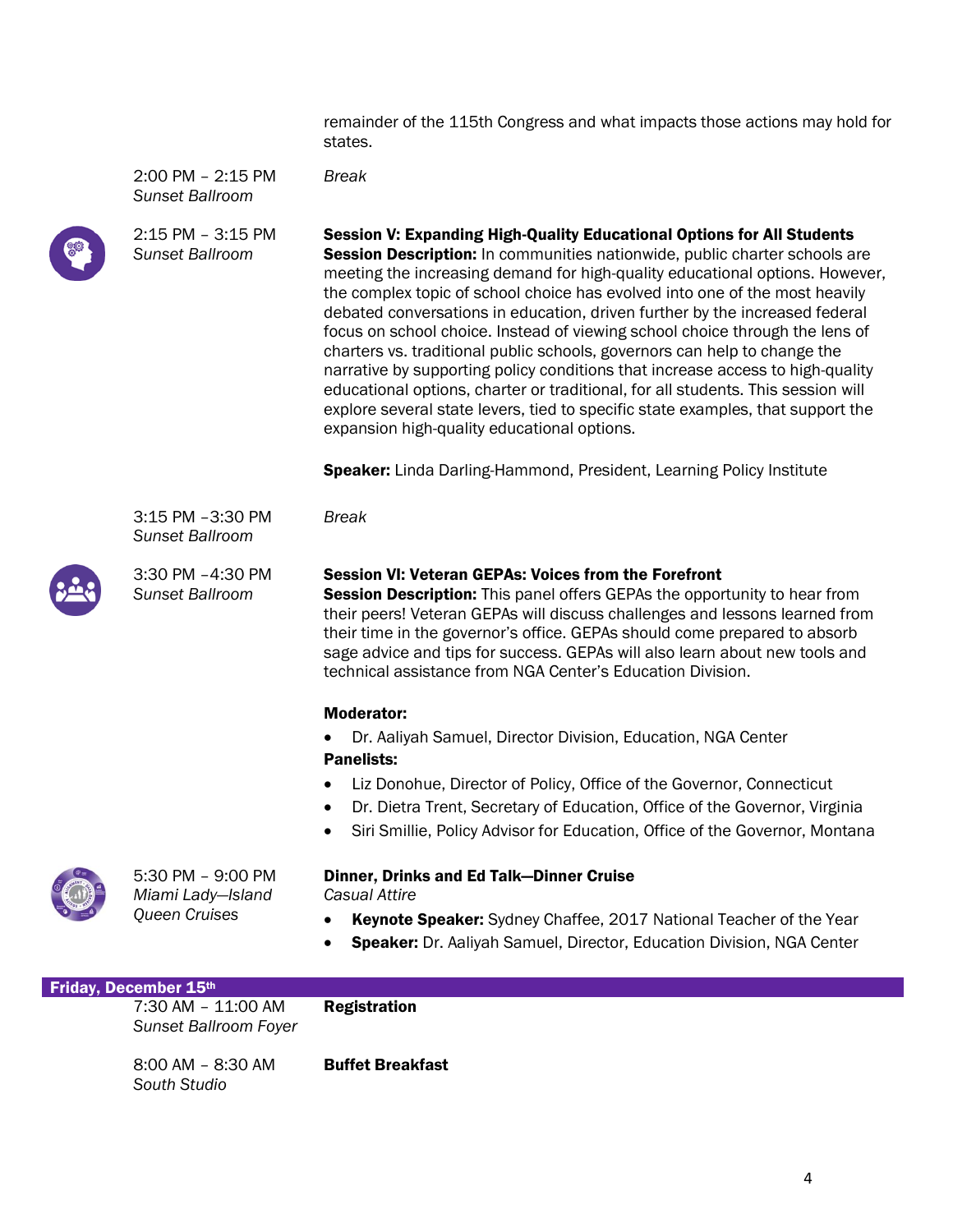8:30 AM – 8:35 AM *Sunset Ballroom*

Welcome and Review

Speaker: Dr. Aaliyah Samuel, Director, Education Division, NGA Center

8:35 AM - 9:15 AM *Sunset Ballroom*



9:15 AM –10:15 AM *Sunset Ballroom*

- Morning Plenary Session
- Keynote Speaker: Governor Jack Markell, Governor of Delaware (2009 2017)
- Speaker: Dr. Aaliyah Samuel, Director, Education Division, NGA Center

## Session VII: Financing Early Care and Education

**Session Description:** The Early Care and Education System of Governance and Finance has historically been plagued by fragmentation due to the multitude of policies and funding streams that are blended and braided to provide comprehensive services to children birth through age five. This fragmentation often leads to duplication and administrative burden that further complicates this diverse set of programs and services. Researchers and policymakers are recognizing this challenge and are beginning to work toward -providing a more unified system of governance and finance for our youngest children. This session will highlight some states who are making large strides in making policy and infrastructure changes that truly support children and families, as well as teachers and leaders.

## Moderator:

• Beth Caron, Early Education Program Director, Education Division, NGA **Center** 

## Panelists:

*Break and Checkout*

- Brittany Birken, Executive Director, Florida Children's Services Council
- RaShelle Davis, Education Policy Advisor, Office of the Governor, Washington

10:15 AM – 10:30 AM *Sunset Ballroom*

10:30 AM- 11:30 AM *Sunset Ballroom*

## Session VIII: Creating a Cohesive Human Capital System

Session Description: States are confronted with a patchwork of policies that silo the various components of the educator continuum – recruitment, preparation, certification, support and retention – into separate initiatives. With direct authority over the myriad programs and policies that influence teacher and principal quality, governors are uniquely positioned to address gaps in these systems. This session will elevate human capital system management best practices and provide tools to identify alignment across policies to better improve teacher and principal quality and build GEPAs' capacity to move beyond patchwork human capital efforts, reduce program and resource duplication, and improve the coherence of policies and programs.

## Moderator:

- Seth Gerson, Program Director, Education Division, NGA Center Panelists:
- Dr. Bryan Hassel, Co-President, Public Impact